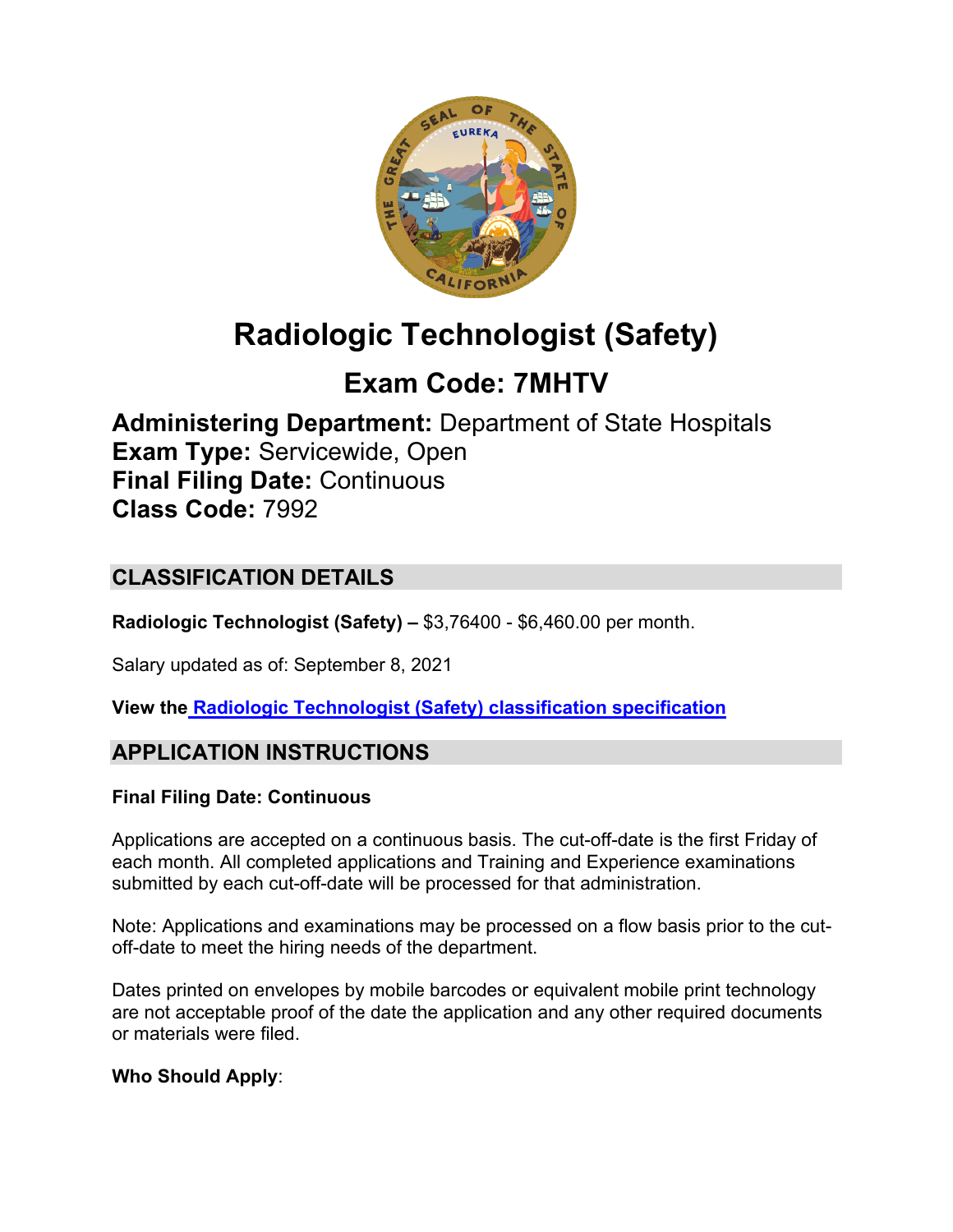Applicants who meet the Minimum Qualifications as stated on this bulletin may apply for and take this examination. Once you have taken this examination, you may not retake it for **twelve (12)** months.

Unless otherwise stated on this bulletin, you must meet the Minimum Qualifications by the Final Filing Date or cut-off-date stated above.

#### **How to Apply**:

Applicants are required to submit an [Examination Application \(STD 678\),](https://jobs.ca.gov/pdf/std678.pdf) found at [www.calcareers.ca.gov,](http://www.calcareers.ca.gov/) either by mail, in person, or via email to the address listed below.

Once your application has been submitted, you must complete the **Training and Experience (T&E)** following the instructions below under, **Taking the Examination.**

Examination Services staff will screen each application. Applicants meeting the minimum qualifications will be admitted into the examination. **Applicants must submit the STD. 678 as well as the T&E. Failure to do so will result in a delay in the examination process.**

#### **The preferred method to apply is by emailing your STD 678 to:**

#### **[RadiologicTechnologistSafety@dsh.ca.gov](mailto:RadiologicTechnologistSafety@dsh.ca.gov)**

#### **Electronic signatures are acceptable.**

Indicate the Classification on your Examination Application (STD 678).

You may apply by mail or in person to: Department of State Hospitals – Sacramento Attn: Selection Services Unit, MS-14 1215 O Street Sacramento, CA 95814

Indicate the Classification on your Examination Application (STD 678).

In person hours: Monday through Friday, 8am to 5pm (excluding State holidays)

#### **Special Testing Arrangements:**

If you require assistance or alternative testing arrangements due to a disability, please contact the testing department listed in the Contact Information section of this bulletin.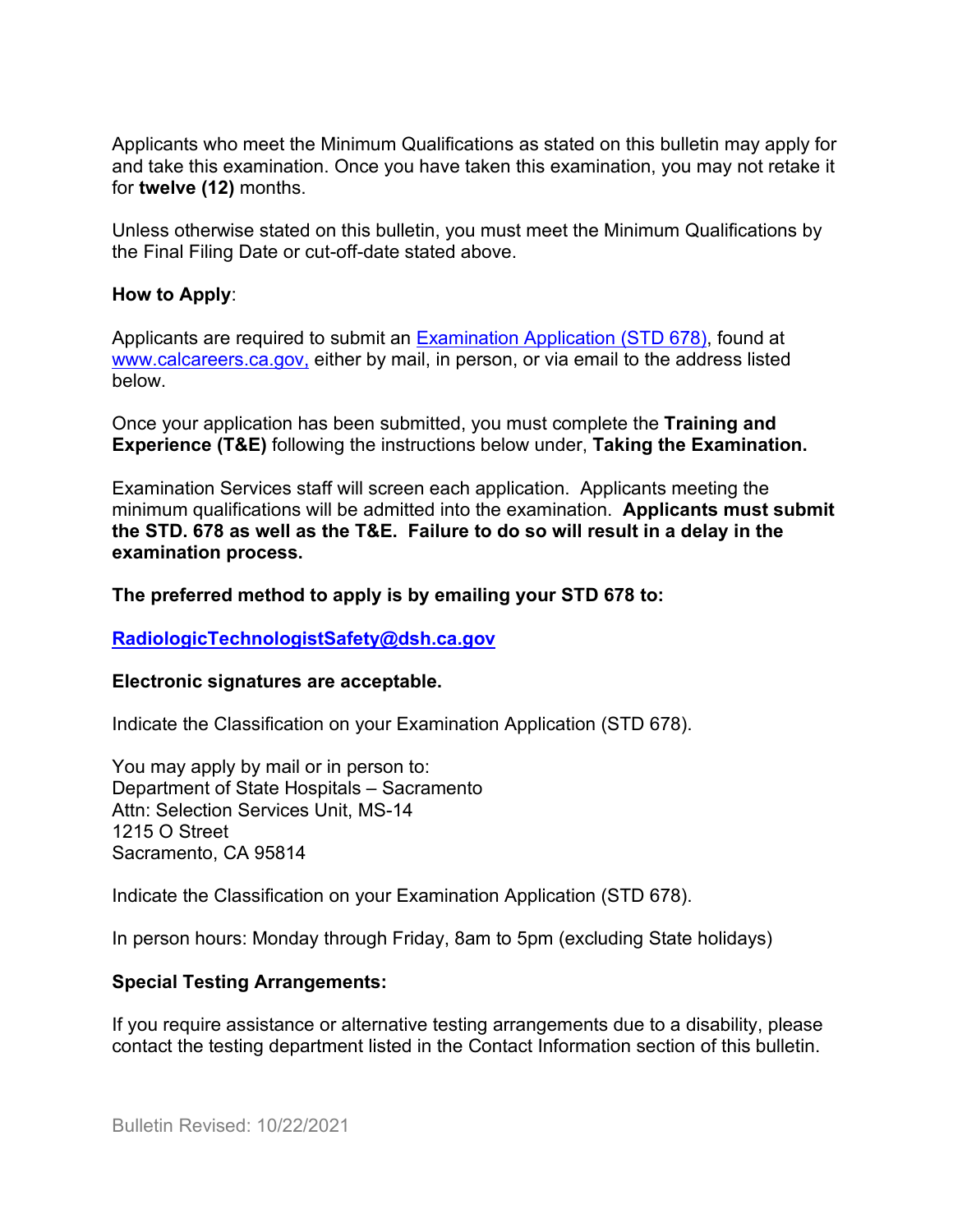## **MINIMUM QUALIFICATIONS**

All applicants must meet the education and/or experience requirements as stated on this exam bulletin to be accepted into the examination. Part-time or full-time jobs, regardless of whether paid or volunteer positions, and inside or outside California state service will count toward experience.

Possession of a current valid certificate as a Certified Radiologic Technologist in diagnostic radiologic technology issued by the California State Department of Health Services. (Applicants who are in the process of securing such certification will be admitted to the examination but must possess the certificate before they will be considered eligible for appointment.)

Either I

Two years of experience, including training in radiologic techniques and methods, under an accredited medical radiologist. (Successful completion of the work required for a graduate nurse may be substituted for one year of this required experience and training.)

### Or II

Successful completion of a two-year training program in radiologic technology approved by the Council on Medical Education and Hospitals of the American Medical Association, in collaboration with the American College of Radiology.

## **POSITION DESCRIPTION**

This is the entry and journey level in this series. Under direction, incumbents may instruct and prepare patients for radiologic examinations; determine the most suitable anatomical posture and positions and shield patients appropriately; position and operate stationary or portable radiologic machines and take x-rays for a variety of all body structures; process, develop, make copies, and fix x-ray films; prepare solutions for processing films; assist in fluoroscopic work; under supervision, make clinical photographs of unusual cases and identify photographs; maintain equipment and quarters; keep records and files; make reports as needed; and do other related duties. Generally, incumbents are supervised by either a Senior Radiologic Technologist (Supervisor-Safety) or the chief of the medical facility.

All incumbents are expected to account for equipment that could be used by patients as weapons and to observe and intervene as necessary in patient behavior that could lead to injury of patients, employees, or the general public.

## **EXAMINATION SCOPE**

This examination consists of the following components: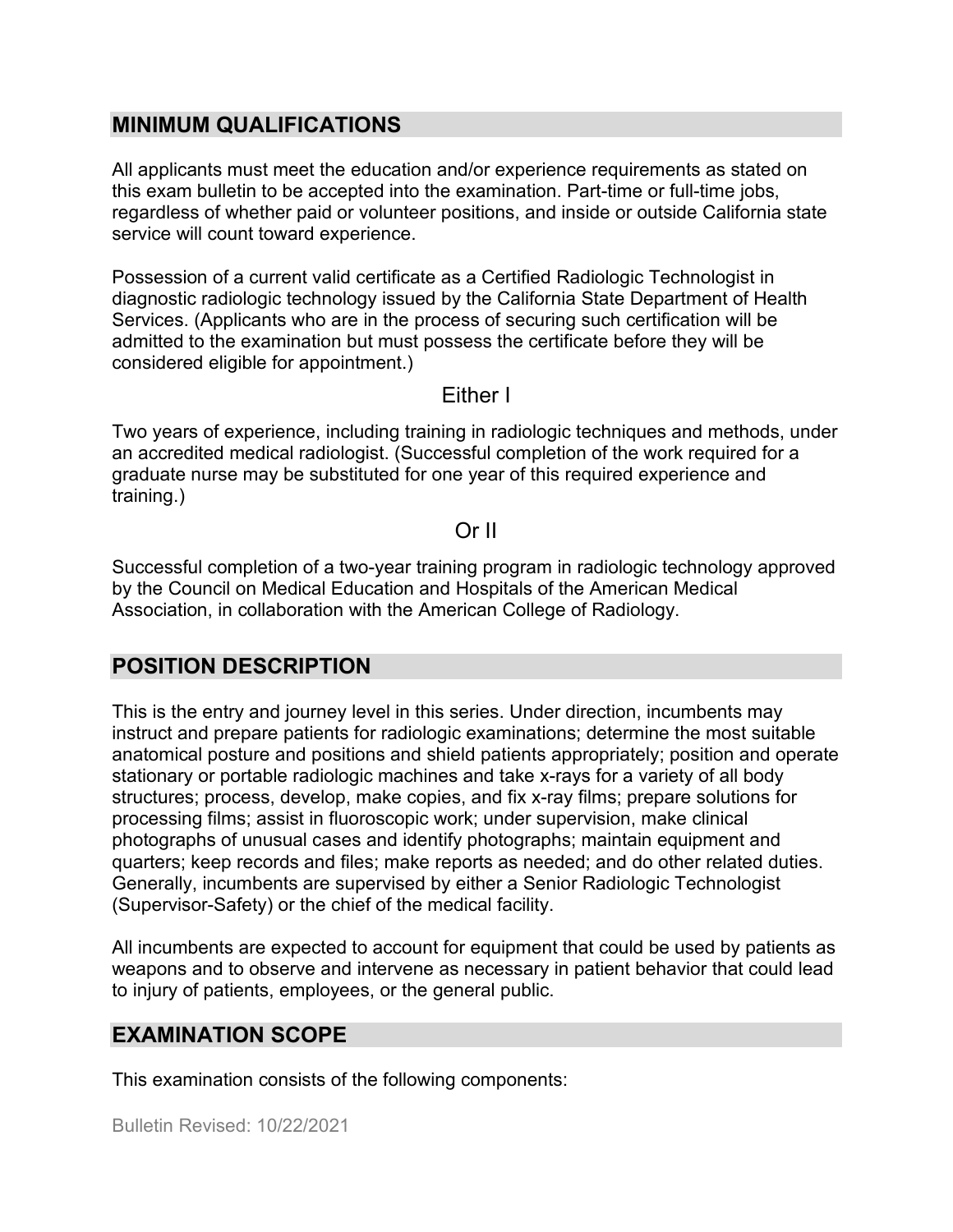**Training and Experience Evaluation –** Weighted 100% of the final score. The examination will consist solely of a **Training and Experience Evaluation.** To obtain a position on the eligible list, a minimum score of 70% must be received.

In addition to evaluating applicants' relative knowledge, skills, and ability, as demonstrated by quality and breadth of education and/or experience, emphasis in each exam component will be measuring competitively, relative job demands, each applicant's:

#### **Knowledge of:**

- 1. Knowledge of modern radiologic equipment and techniques
- 2. Knowledge of regional and gross anatomy of the human body
- 3. Knowledge of standardized radiologic clinical procedures
- 4. Knowledge of thorough knowledge of the hazards of radiologic materials and the safety precautions required
- 5. Knowledge of the operation and care of modern radiologic equipment
- 6. Knowledge of the ordering and storing of supplies

#### **Ability to:**

- 1. Ability to communicate effectively at a level required for successful job performance
- 2. Ability to administer emergency aid for shock
- 3. Ability to prepare solution used in processing x-ray film and process film
- 4. Ability to keep simple records, file film correctly, and compile reports
- 5. Ability to follow directions
- 6. Ability to analyze situations accurately and take effective action
- 7. Ability to establish and maintain cooperative working relationships with others

## **SPECIAL PERSONAL CHARACTERISTICS**

Tact, alertness, vision sufficient to perform the essential functions of the job, freedom from communicable diseases, and sympathetic understanding of patients and inmates.

## **SPECIAL PHYSICAL CHARACTERISTICS**

Possession and maintenance of sufficient strength, agility, and endurance to perform during physically, mentally, and emotionally stressful and emergency situations encountered on the job without endangering the health and well-being of the incumbent, fellow employees, patients, or the general public.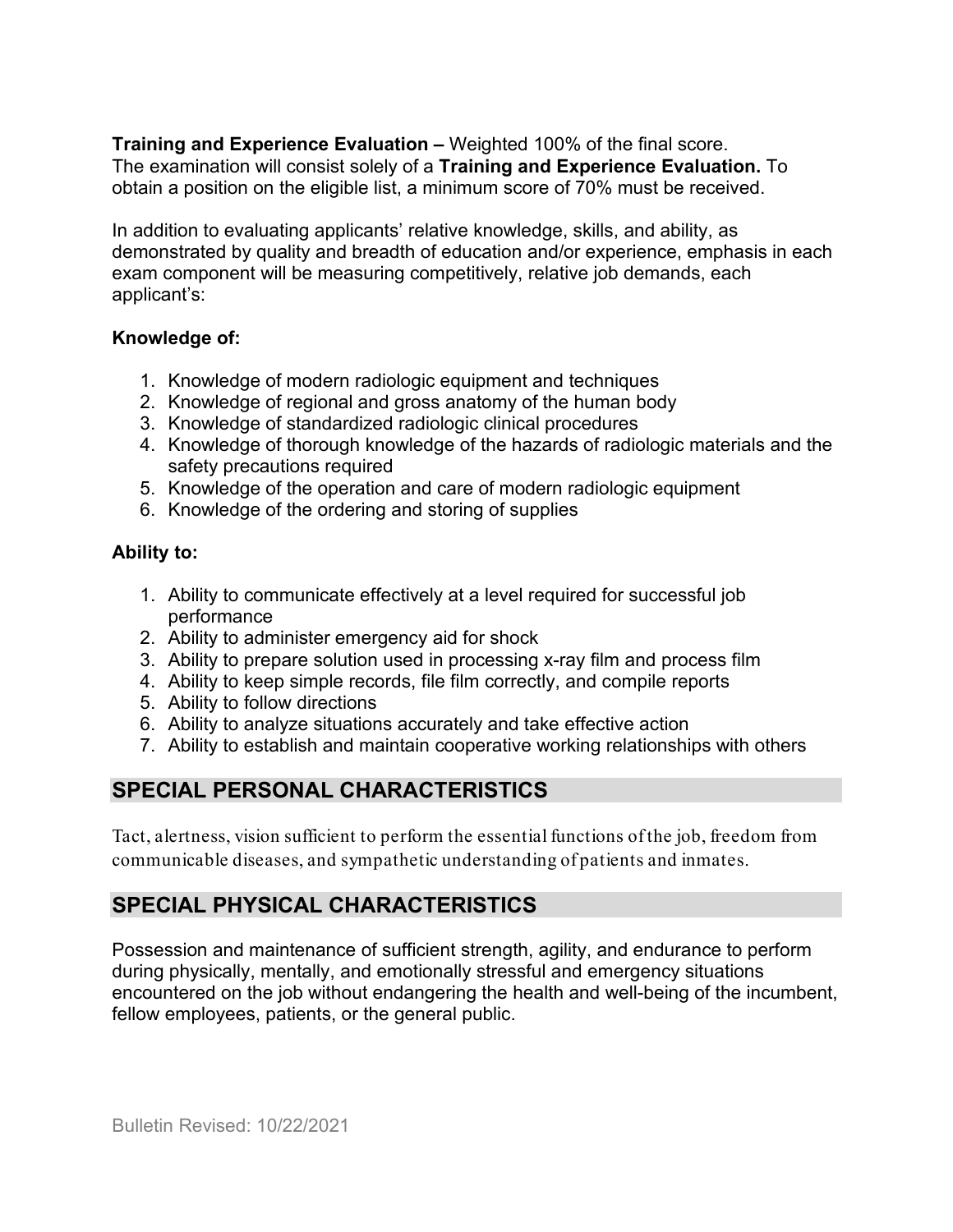## **ADDITIONAL DESIERALBLE QUALIFICATIONS**

Education equivalent to graduation from high school, a Therapeutic Radiologic Technologist Certificate, and a valid Certificate of Fluoroscopy.

## **ELIGIBLE LIST INFORMATION**

A Servicewide, Open eligible list for the **Radiologic Technologist (Safety)** classification will be established for use by all state agencies.

The names of **successful** competitors will be merged onto the eligible list in order of final score regardless of exam date. Eligibility expires **12 months** after it is established. Applicants must then retake the examination to reestablish eligibility.

Veterans' Preference will be granted for this examination. In accordance with Government Codes 18973.1 and 18973.5, whenever any veteran, or widow or widower of a veteran achieves a passing score on an open examination, he or she shall be ranked in the top rank of the resulting eligible list.

Veterans status is verified by the California Department of Human Resources (CalHR). Information on this program and the Veterans' Preference Application (Std. form 1093) is available online at the following website:

<https://www.jobs.ca.gov/CalHRPublic/Landing/Jobs/VeteransInformation.aspx>

Additional information on veteran benefits is available at the Department of Veterans Affairs.

Career credits are not granted for examinations administered on an Open or Promotional basis.

## **PREPARING FOR THE EXAMINATION**

Here is a list of suggested resources to have available prior to taking the exam.

- 1. **Employment History:** Employment dates, job titles, organization names and addresses, names of supervisors or persons who can verify your job responsibilities, and phone numbers of persons listed above.
- 2. **Education:** School names and addresses, degrees earned, dates attended, courses taken (verifiable on a transcript), persons or office who can verify education, and phone numbers of persons or offices listed above.
- 3. **Training:** Class titles, certifications received, names of persons who can verify your training, and phone numbers of persons listed above.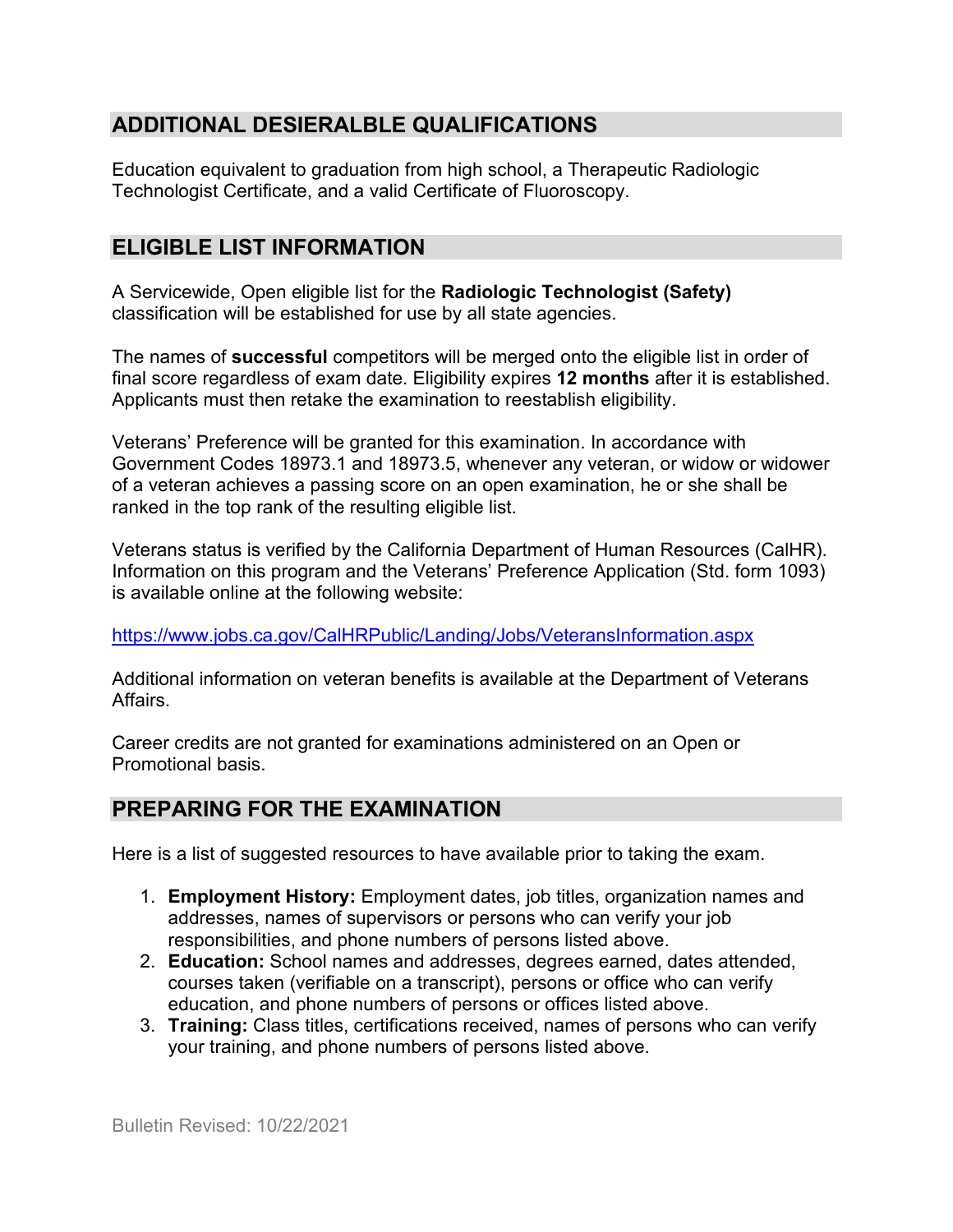## **TAKING THE EXAMINATION**

**To be considered as a candidate, step 1 and 2 must be completed.**

- **If step 1 and 2 are not completed; the application will not be reviewed and/or the examination will not be scored.**
- **After you complete steps 1 and 2, the application will be reviewed to determine that the Minimum Qualifications are met, then the examination will be processed and you will receive your results by mail within 4 - 6 weeks of the cut-off date stated above.**

**NOTE: Sending an application for a job or position is NOT the same process as sending an application for this examination.**

**Step 1. Submit your application following the instructions above.**

**Step 2. [Click on this link to take the Radiologic Technologist](https://www.surveymonkey.com/r/P92MWRH) (Safety) [examination.](https://www.surveymonkey.com/r/P92MWRH)**

## **TESTING DEPARTMENTS**

Department of State Hospitals

## **CONTACT INFORMATION**

Questions relating to this exam should be directed to:

Department of State Hospitals Selection Services Unit Monday through Friday, 8am to 5pm (excluding State Holidays) Phone: 916-651-8832 Email: **[RadiologicTechnologistSafety@dsh.ca.gov](mailto:RadiologicTechnologistSafety@dsh.ca.gov)**

California Relay Service: 1-800-735-2929 (TTY), 1-800-735-2922 (Voice). TTY is a Telecommunications Device for the Deaf, and is reachable only from phones equipped with a TTY Device.

## **EQUAL OPPORTUNITY EMPLOYER**

The State of California is an equal opportunity employer to all, regardless of age, ancestry, color, disability (mental and physical), exercising the right of family care and medical leave, gender, gender expression, gender identity, genetic information, marital status, medical condition, military or veteran status, national origin, political affiliation, race, religious creed, sex (includes pregnancy, childbirth, breastfeeding, and related medical conditions), and sexual orientation.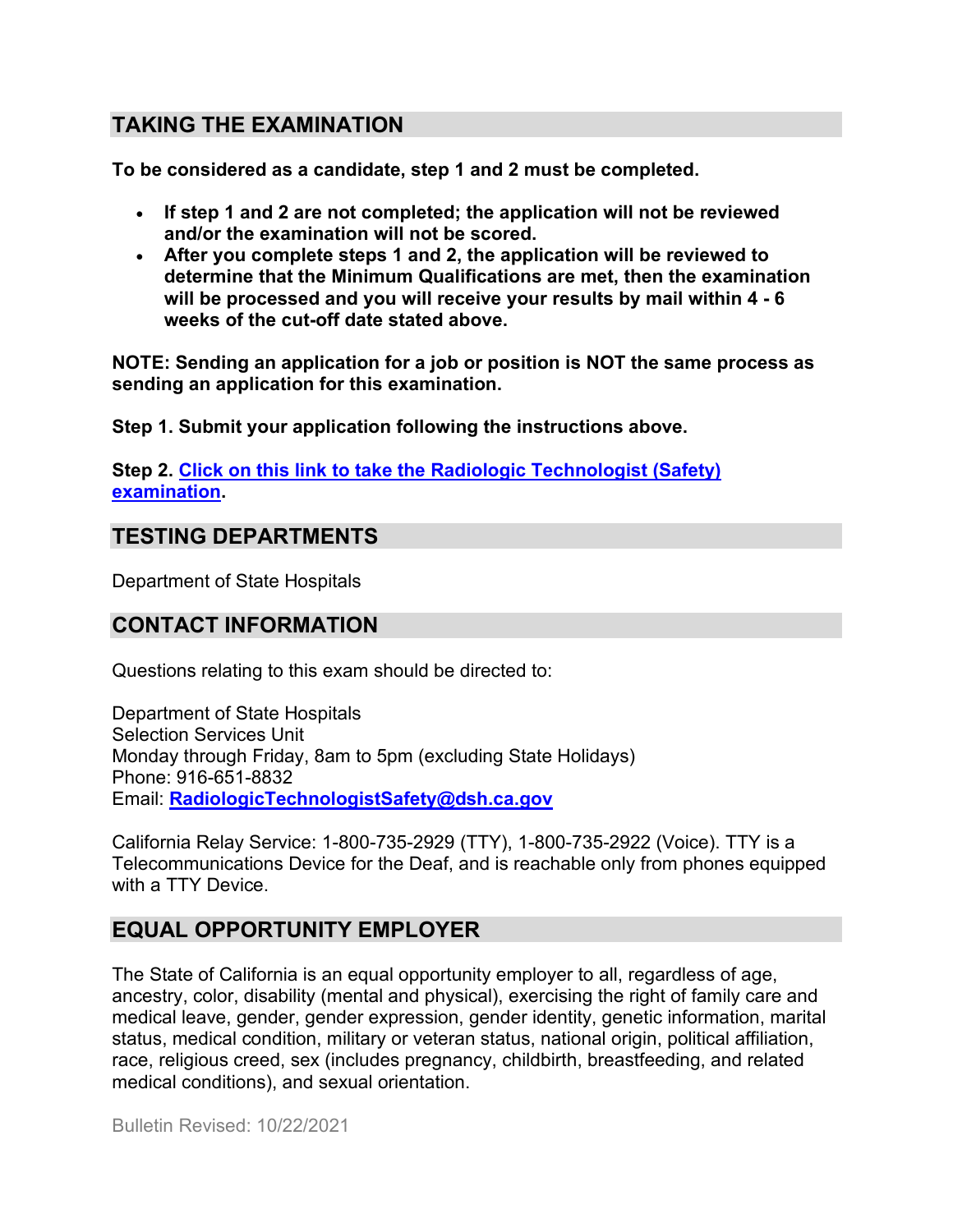## **DRUG-FREE STATEMENT**

It is an objective of the State of California to achieve a drug-free State work place. Any applicant for State employment will be expected to behave in accordance with this objective, because the use of illegal drugs is inconsistent with the law of the State, the rules governing civil service, and the special trust placed in public servants.

## **GENERAL INFORMATION**

Examination and/or Employment Application (STD 678) forms are available at the California Department of Human Resources, local offices of the Employment Development Department, and through your CalCareer Account at the following website:

#### **[http://www.CalCareers.ca.gov/](http://www.calcareers.ca.gov/)**

If you meet the requirements stated on this examination bulletin, you may take this examination, which is competitive. Possession of the entrance requirements does not assure a place on the eligible list. Your performance in the examination described in this bulletin will be rated against a predetermined job-related rating, and all applicants who pass will be ranked according to their score.

The Department of State Hospitals reserves the right to revise the examination plan to better meet the needs of the service, if the circumstances under which this examination was planned change. This examination may be canceled by the Department of State Hospitals at any time prior to the establishment of the employment list. Such revision or cancelation will be in accordance with civil service laws and rules and all applicants will be notified.

General Qualifications: Applicants must possess essential personal qualifications including integrity, initiative, dependability, good judgement, the ability to work cooperatively with others, and a state of health consistent with the ability to perform the assigned duties of the class. A medical examination may be required. In open examinations, investigation may be made of employment records and personal history and fingerprinting may be required.

Eligible Lists: Eligible lists established by competitive examination, regardless of date, must be used in the following order: 1) sub-divisional promotional, 2) departmental promotional, 3) multi-departmental promotional, 4) servicewide promotional, 5) departmental open, 6) open. When there are two lists of the same kind, the older must be used first. Eligible lists will expire in one to four years unless otherwise stated on the bulletin.